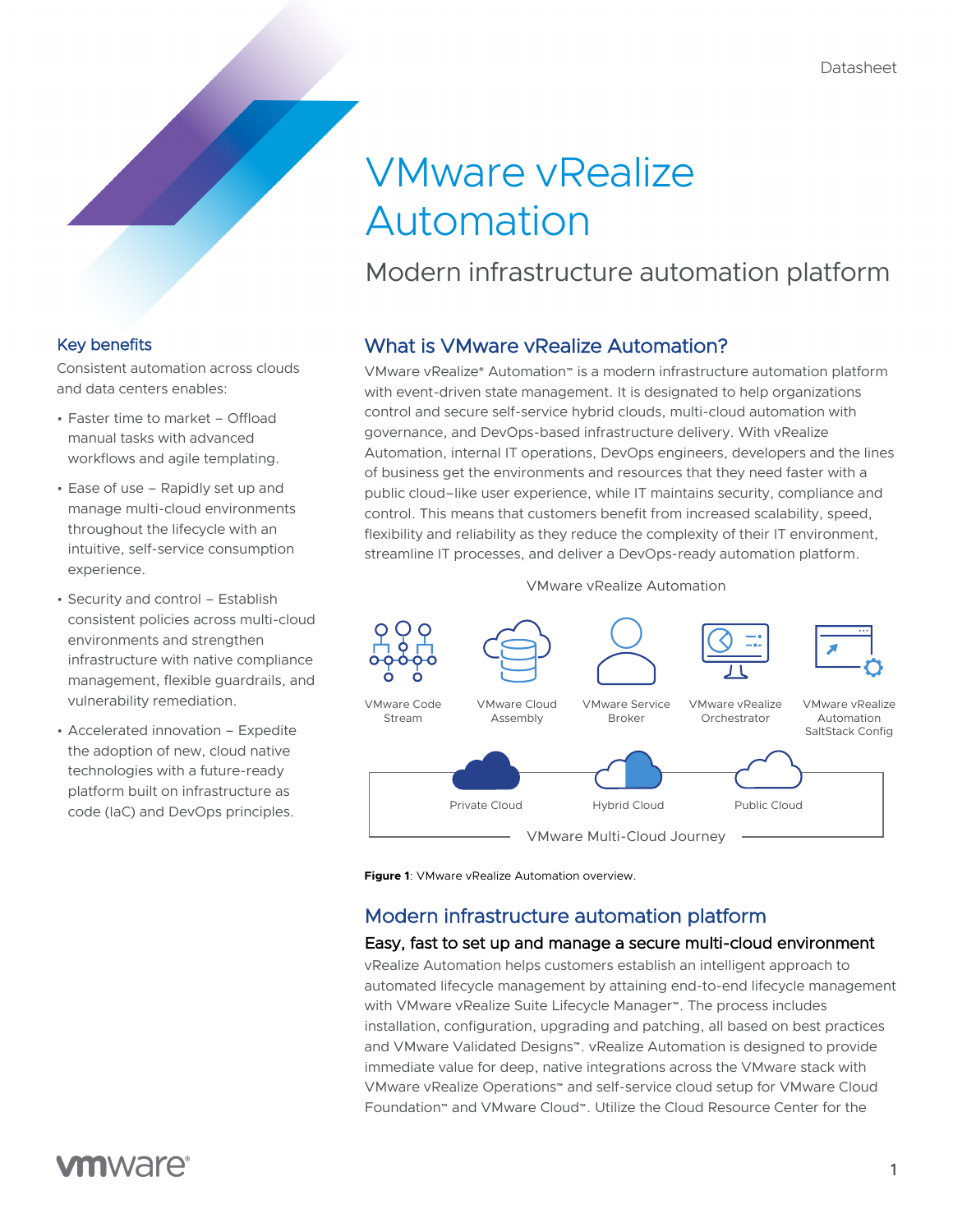#### Customer use cases

- Self-service cloud Evolve your VMware data center to private or hybrid cloud infrastructure based on VMware Cloud Foundation, VMware Cloud, and VMware Cloud Director™.
- DevOps for infrastructure Enable a powerful IaC platform with support for infrastructure pipelining and iterative development.
- Kubernetes automation Automate Kubernetes cluster and namespace management and support for vSphere with Tanzu.
- Network automation Automate NSX to enable faster deployment and complete lifecycle automation of traditional and modern applications with networking and security services.
- Security operations Harness eventdriven automation to deliver fullservice, closed-loop IT system compliance enforcement and vulnerability remediation.

management of all discovered, onboarded and provisioned deployments across compute, storage, networking and security.

#### Self-service provisioning with consistent compliance, policy and control

End users can ask for comprehensive IT services through a common, selfservice product catalog that aggregates all services, templates and images from multiple clouds and platforms, including native public cloud services. With fine-grained policy management in vRealize Automation, admins can apply predefined and custom roles, policies and approval flows to projects and organizations to provide the desired level of access for all internal users. For identity management, vRealize Automation provides native integration with VMware Workspace ONE® Access™ and Microsoft Active Directory.

#### Self-service automation across multi-cloud environments

To optimize infrastructure workload deployments, the VMware Cloud Templates™ designer allows users to model business-critical IT services by using a visual canvas with a drag-and-drop interface. Templates can also be defined through IaC using YAML/JSON formats. Cloud-agnostic templates can be deployed quickly and effortlessly to any endpoints based on predefined policies. Enhanced multi-cloud support allows users to embed native public cloud services constructs into templates that can be deployed to any public cloud endpoint.

#### Infrastructure as code and Kubernetes automation

vRealize Automation is a powerful DevOps platform that supports IaC, infrastructure pipelining, and seamless integrations with native state management via vRealize Automation SaltStack® Config and third-party tools, such as Ansible, Puppet and Terraform. Discover the native SaltStack configuration automation via modules for VMware Cloud, VMware vSphere®, and VMware NSX®. Leverage SaltStack and VMware Carbon Black Cloud™ integration to combine intelligent vulnerability insight from VMware Carbon Black Cloud Workload™ with the powerful IT automation from vRealize Automation SaltStack SecOps. The release pipeline management is automated with VMware Code Stream™, while increased coverage for infrastructure and app pipelines is offered through the easy-to-use, self-service catalog. Enhanced visibility and analytics provide an end-to-end view of all pipelines and their current status. In addition, vRealize Automation provides Kubernetes infrastructure automation capabilities. It provides vSphere with VMware Tanzu® integration, enabling cloud admins to create Kubernetes environments based on vSphere. It also empowers DevOps teams to request vSphere with VMware Tanzu Kubernetes Grid™ clusters in a self-service fashion, either via VMware Cloud Templates or the VMware Service Broker™ self-service catalog interface.